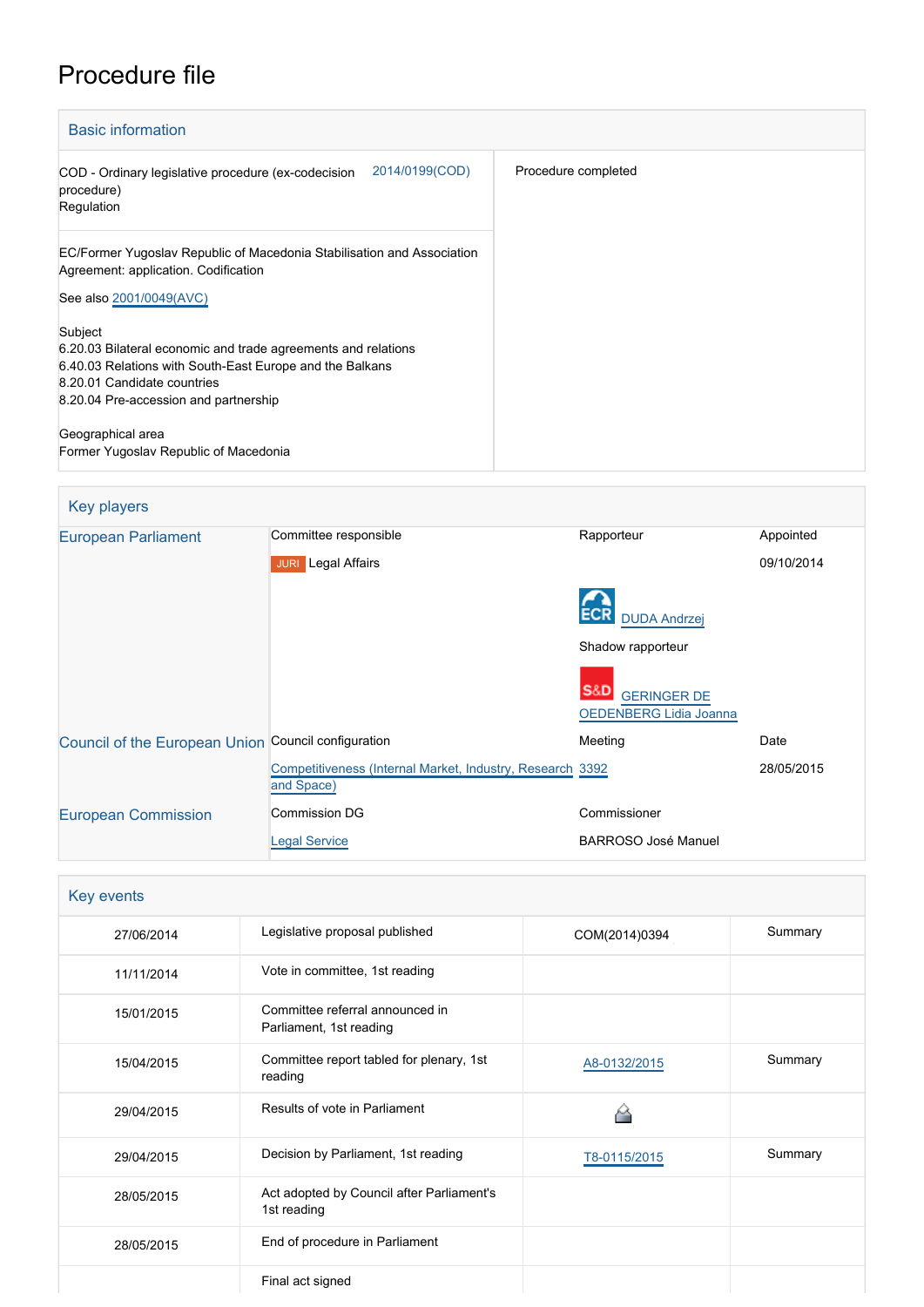| 09/06/2015 |                                         |  |
|------------|-----------------------------------------|--|
| 25/06/2015 | Final act published in Official Journal |  |

| <b>Technical information</b> |                                                                |
|------------------------------|----------------------------------------------------------------|
| Procedure reference          | 2014/0199(COD)                                                 |
| Procedure type               | COD - Ordinary legislative procedure (ex-codecision procedure) |
| Procedure subtype            | Codification                                                   |
| Legislative instrument       | Regulation                                                     |
|                              | See also 2001/0049(AVC)                                        |
| Legal basis                  | Treaty on the Functioning of the EU TFEU 207-p2                |
| Other legal basis            | Rules of Procedure EP 159                                      |
| Stage reached in procedure   | Procedure completed                                            |
| Committee dossier            | JURI/8/00673                                                   |

#### Documentation gateway

| Legislative proposal                                               | COM(2014)0394  | 27/06/2014 | EC  | Summary |
|--------------------------------------------------------------------|----------------|------------|-----|---------|
| Committee draft report                                             | PE539.751      | 13/10/2014 | EP  |         |
| Committee report tabled for plenary, 1st<br>reading/single reading | A8-0132/2015   | 16/04/2015 | EP  | Summary |
| Text adopted by Parliament, 1st reading/single<br>reading          | T8-0115/2015   | 29/04/2015 | EP  | Summary |
| Draft final act                                                    | 00018/2015/LEX | 09/06/2015 | CSL |         |

#### Additional information

European Commission **[EUR-Lex](http://ec.europa.eu/prelex/liste_resultats.cfm?CL=en&ReqId=0&DocType=COD&DocYear=2014&DocNum=0199)** 

# Final act  [Regulation 2015/941](https://eur-lex.europa.eu/smartapi/cgi/sga_doc?smartapi!celexplus!prod!CELEXnumdoc&lg=EN&numdoc=32015R0941) [OJ L 160 25.06.2015, p. 0076](https://eur-lex.europa.eu/legal-content/EN/TXT/?uri=OJ:L:2015:160:TOC) Summary

### EC/Former Yugoslav Republic of Macedonia Stabilisation and Association Agreement: application. Codification

PURPOSE: to codify Council Regulation (EC) No 153/2002 on certain procedures for applying the Stabilisation and Association Agreement between the European Communities and their Member States, of the one part, and the Former Yugoslav Republic of Macedonia, of the other part, and for applying the Interim Agreement between the European Community and the Former Yugoslav Republic of Macedonia.

PROPOSED ACT: Regulation of the European Parliament and of the Council.

ROLE OF THE EUROPEAN PARLIAMENT: the European Parliament decides in accordance with the ordinary legislative procedure and on an equal footing with the Council.

CONTENT: in the interests of clarity and rationality, the purpose of this proposal is to undertake a codification of Council Regulation (EC) No 153/2002 of 21 January 2002 on certain procedures for applying

the Stabilisation and Association Agreement between the European Communities and their Member States, of the one part, and the Former Yugoslav Republic of Macedonia, of the other part, and for applying the Interim Agreement between the European Community and the Former Yugoslav Republic of Macedonia.

Council Regulation (EC) No 153/2002 has been substantially amended several times. It is recalled that on 1 April 1987 the Commission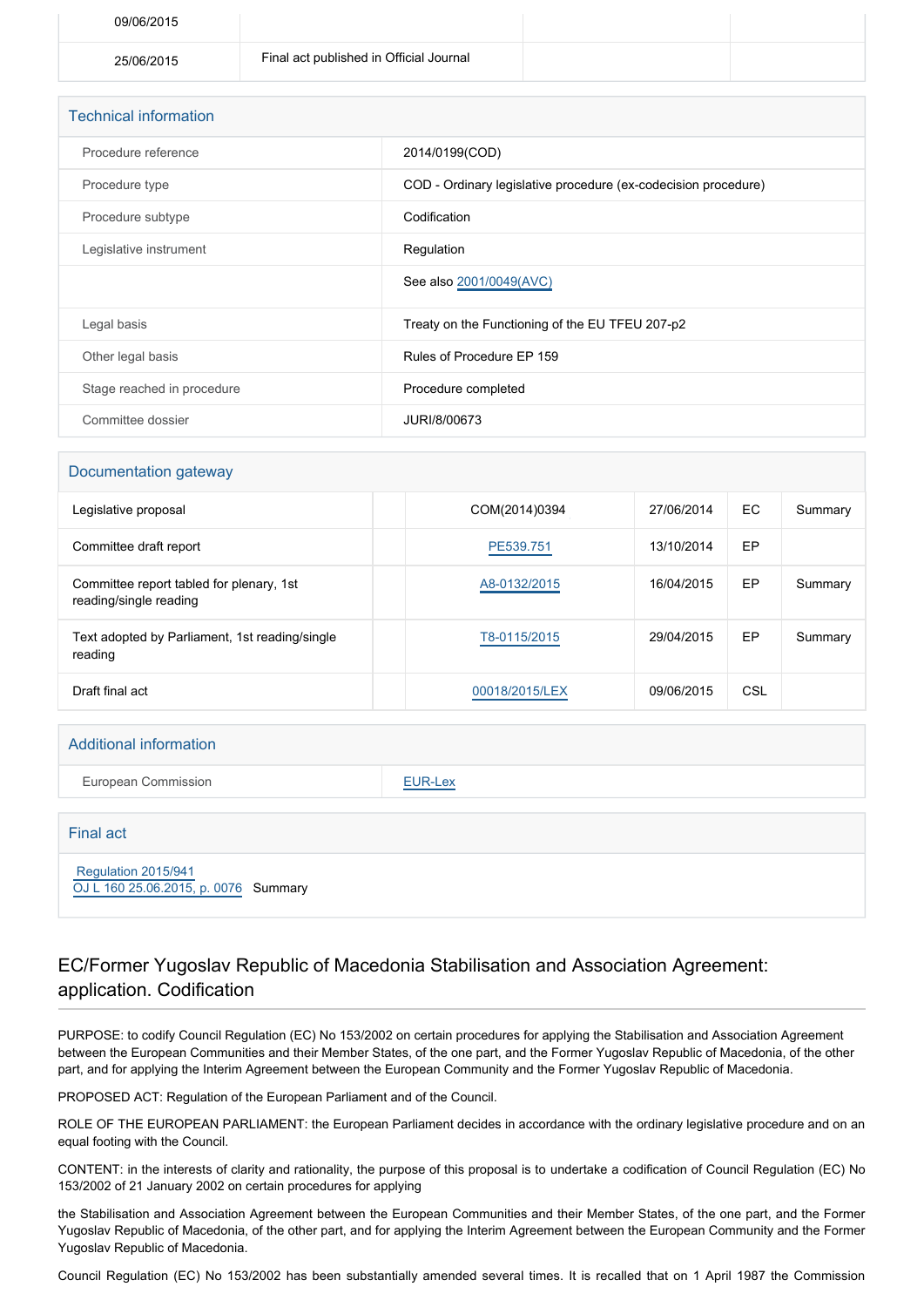decided to instruct its staff that all acts should be codified after no more than ten amendments, stressing that this is a minimum requirement.

The Conclusions of the Presidency of the December 1992 Edinburgh European Council confirmed this, stressing the importance of codification.

The European Parliament, the Council and the Commission agreed, by an interinstitutional agreement dated 20 December 1994, that an accelerated procedure may be used for the fast-track adoption of codification instruments.

The new proposed Regulation will supersede the various acts incorporated in it; this proposal fully preserves the content of the acts being codified and hence does no more than bring them together with only such formal amendments as are required by the codification exercise itself.

## EC/Former Yugoslav Republic of Macedonia Stabilisation and Association Agreement: application. Codification

The Committee on Legal Affairs adopted the report by DUDA (ECR, PL) on the proposal for a regulation of the European Parliament and of the Council on certain procedures for applying the Stabilisation and Association Agreement between the European Communities and their Member States, of the one part, and the former Yugoslav Republic of Macedonia, of the other part (codified text).

The parliamentary committee recommends that the European Parliament adopts its position at first reading, taking over the Commission proposal as adapted to the recommendations of the Consultative Working Party of the legal services of the European Parliament, the Council and the Commission.

The draft proposal is accompanied by an opinion of a Consultative Working Party of the respective legal services. This stated, by common accord, that in the first paragraph of Article 7 of the draft codified text the words "as provided for in Articles 38 and 39 of the SAA" should be adapted so as to read "as provided for in Articles 37 and 38 of the SAA".

As a result, the Consultative Working Party concluded that the proposal is a straightforward codification of existing texts, without any change in their substance.

## EC/Former Yugoslav Republic of Macedonia Stabilisation and Association Agreement: application. Codification

The European Parliament adopted by 628 votes to 49, with 19 abstentions, a legislative resolution on the proposal for a regulation of the European Parliament and of the Council on certain procedures for applying the Stabilisation and Association Agreement between the European Communities and their Member States, of the one part, and the Former Yugoslav Republic of Macedonia, of the other part (codified text).

Parliament adopted its position at first reading following the ordinary legislative procedure taking over the Commission proposal.

The Consultative Working Party of the legal services of the European Parliament, the Council and the Commission concluded that the proposal in question contains a straightforward codification of the existing texts without any change in their substance.

The proposed codification of Council Regulation (EC) No 153/2002 seeks to adopt the application of certain measures of the Stabilisation and Association Agreement between the European Communities and their Member States, of the one part, and the Former Yugoslav Republic of Macedonia, of the other part (SAA) which was signed in Luxembourg on 9 April 2001 and entered into force on 1 April 2004.

The proposal mainly seeks to:

- lay down provisions for the calculation of the reduced rate of customs duties for certain products imported into the Union originating in the Former Yugoslav Republic of Macedonia;
- enable the Commission, assisted by the Committee established by Article 229 of Regulation (EU) No 1308/2013 of the European Parliament and of the Council, to adopt the Regulations opening up and
- providing for the administration of the tariff quotas for baby beef products;
- provide that the Commission, assisted by the Committee, adopt the Regulations opening and providing for the administration of tariff quotas which might be granted as a result of negotiations on further tariff concessions pursuant to Article 29 of the SAA;
- provide that duties should be totally suspended where preferential treatment results in ad valorem duties of 1% or less, or in specific duties of EUR 1 or less;
- stipulates that the implementation of the safeguard clauses should be adopted in accordance with [Regulation \(EU\) No 182/2011](http://www.europarl.europa.eu/oeil/popups/ficheprocedure.do?reference=2010/0051(COD)&l=en) of the European Parliament and of the Council (comitology);
- enable the Commission to adopt immediately applicable implementing acts where, in duly justified cases relating to exceptional and critical circumstances, imperative grounds of urgency so require.

### EC/Former Yugoslav Republic of Macedonia Stabilisation and Association Agreement: application. Codification

PURPOSE: the codification of Council Regulation (EC) No 153/2002 on certain procedures for applying the Stabilisation and Association Agreement (SAA) between the European Communities and their Member States, of the one part, and the Former Yugoslav Republic of Macedonia, of the other part, and for applying the Interim Agreement between the European Community and the Former Yugoslav Republic of Macedonia.

LEGISLATIVE ACT: Regulation (EU) 2015/941 of the European Parliament and of the Council of 9 June 2015 on certain procedures for applying the Stabilisation and Association Agreement between the European Communities and their Member States, of the one part, and the